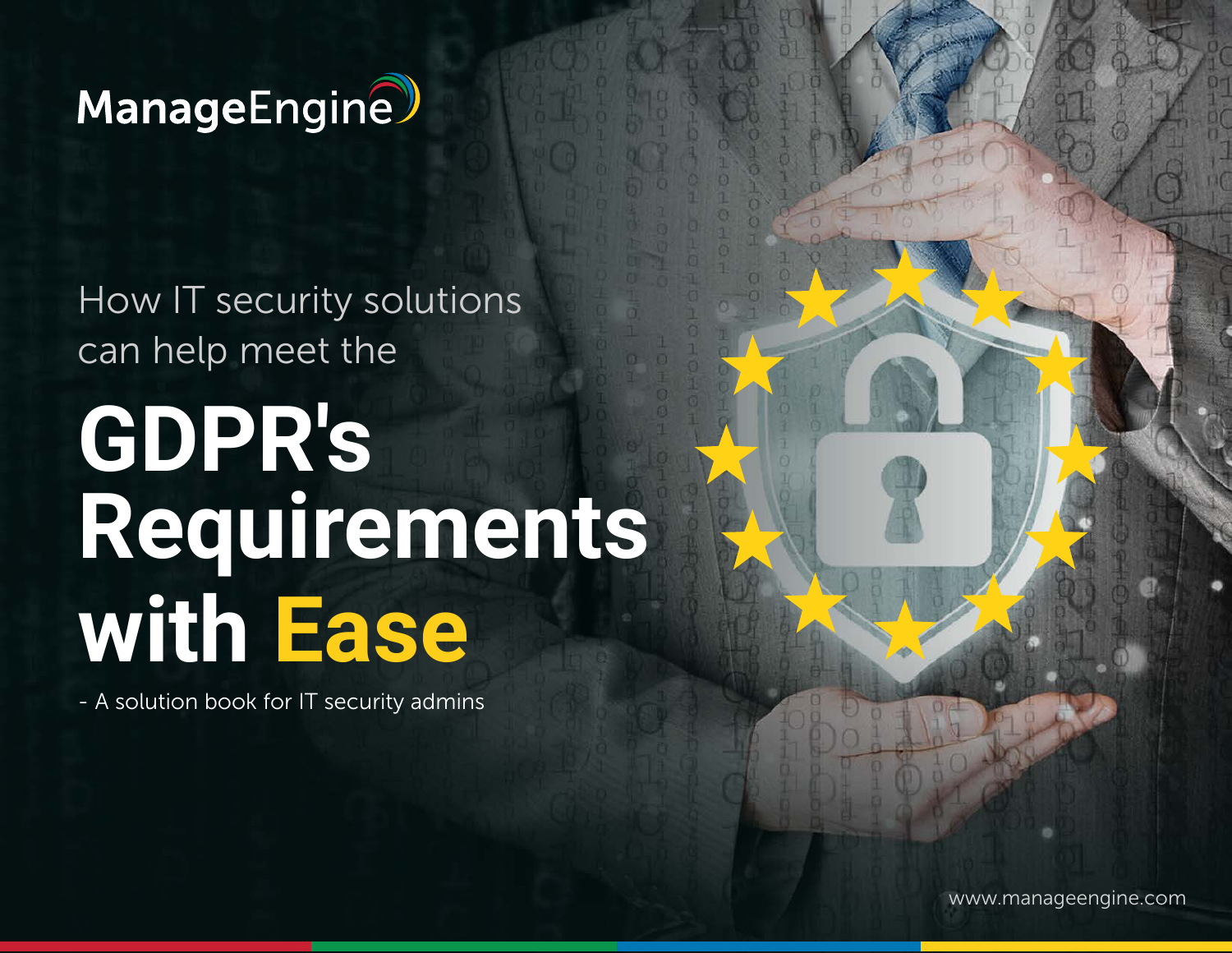

 $\overline{1}$ 

# **Table of Contents**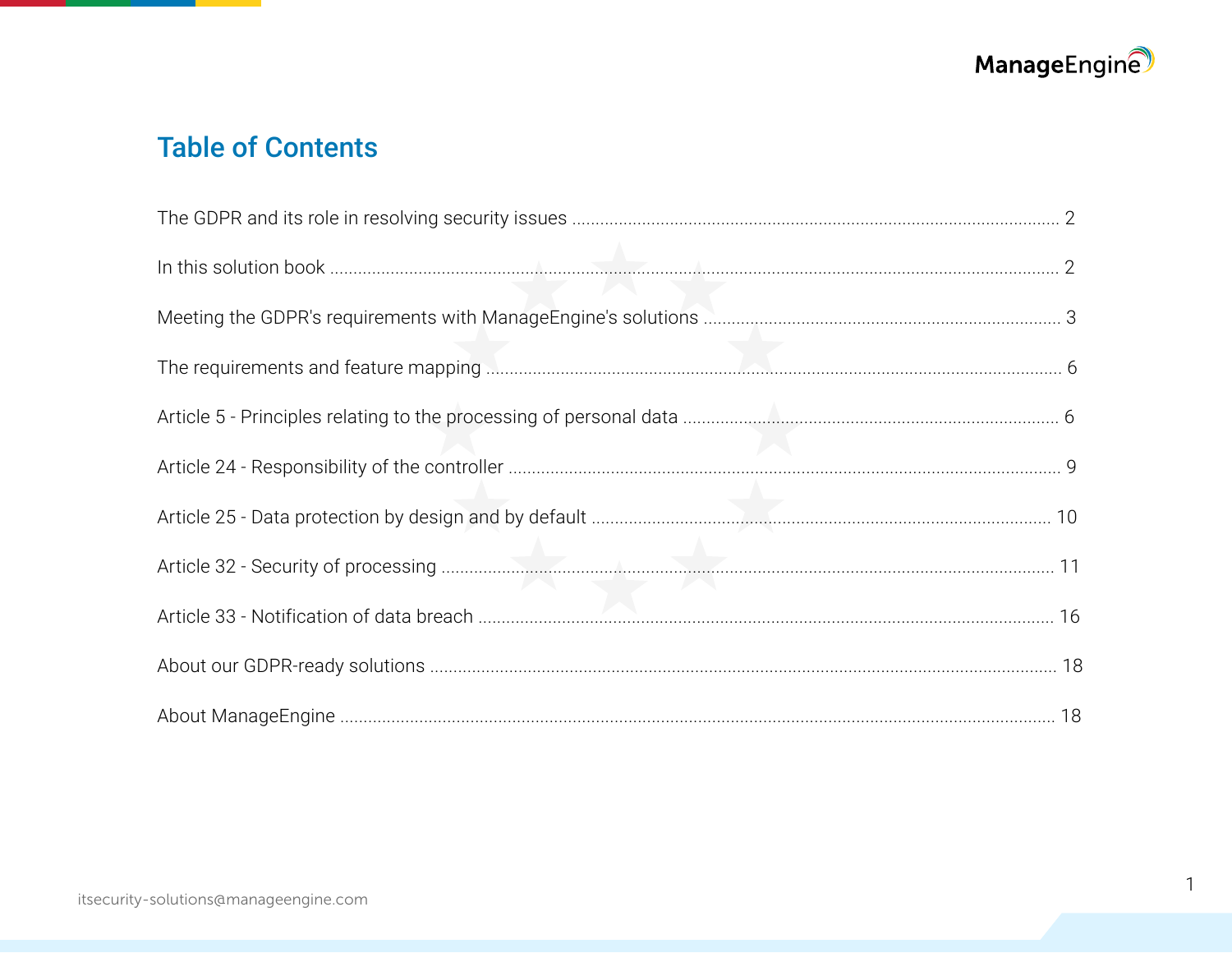

#### <span id="page-2-0"></span>The GDPR and its role in resolving security issues

With the advent of more sophisticated data breaches targeting enterprises, a stringent regulatory mandate was inevitable. The EU's General Data Protection Regulation (GDPR) serves this purpose rightfully. The GDPR aims to unify and standardize personal data collection and processing methods across the EU. The GDPR extends its territorial scope. This regulation is applicable to all the enterprises that collect and process EU citizen's personal data, irrespective of its location. Organizations are liable to comply with the GDPR before May 25, 2018, even if the data processing is happening outside the Union.

#### What makes the GDPR special?

Apart from the hefty compliance violation penalties, the GDPR' rules on data collection and processing make it one of the most stringent regulatory mandates. With the advent of zero-day attacks, advanced persistent threats (APT), and other sophisticated attacks, the GDPR insists that organizations that handle personal data adopt proper technical measures and risk assessment techniques to protect their data. However, the EU's regulatory bodies have also realized that protecting data from breaches is not always possible. Despite adopting and deploying proper security measures, there's still a high chance of security attacks happening in network premises. Therefore organizations must be instructed on what to do and what not to do in the event of a data breach.

## In this solution book

This solution book elaborates on the GDPR's requirements concerning the security measures that organizations should adopt while handling personal data. It also illustrates how solutions from ManageEngine can help organizations fulfill these requirements with ease.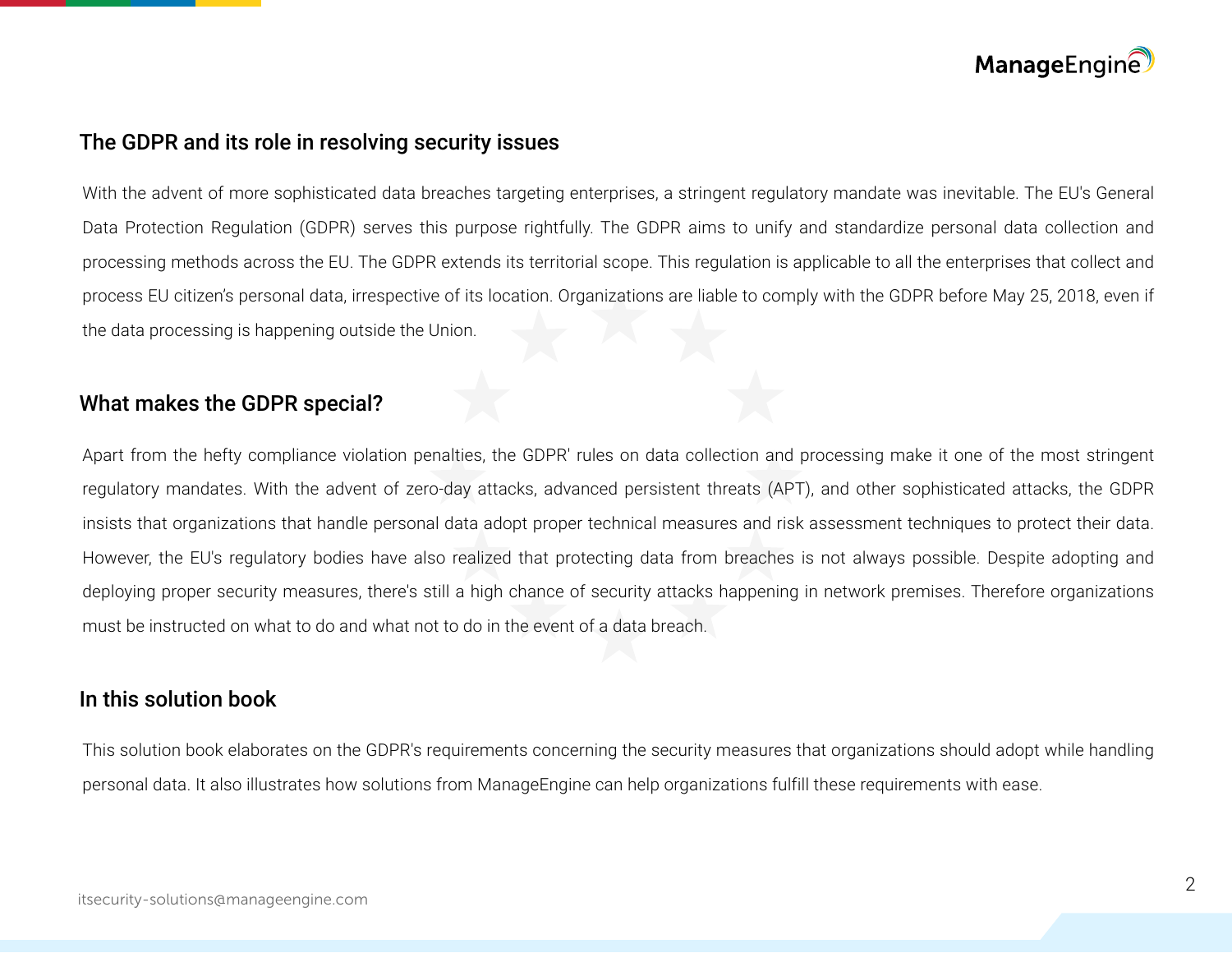

#### <span id="page-3-0"></span>Meeting the GDPR's requirements with ManageEngine's solutions

Log360 and FileAudit Plus, two IT security solutions from ManageEngine, help organizations seamlessly meet the requirements that are concerned with keeping personal data safe and auditing data processing methods

Log360 is a comprehensive SIEM solution that collects, processes, and analyzes log data from sources across a network. It audits critical changes to Active Directory in real time and notifies administrators instantly about anomalous security incidents, data breach attempts, or security attacks. Log360 is an integration of two of ManageEngine's powerful auditing tools, EventLog Analyzer and ADAudit Plus. While EventLog Analyzer resolves any log management woes and helps detect and fight external security attacks, ADAudit Plus audits Active Directory extensively to monitor user activities and thereby prevent internal threats.

FileAudit Plus, a real-time and in-depth Windows file monitoring and auditing solution, ensures the integrity of confidential files and folders by generating instant notifications whenever critical file changes—such as creation, deletion, modification, renaming, and permission changes—happen.

Apart from these solutions, ManageEngine also has the below solutions that can help enterprises meet the auditing and monitoring requirements specific to the technology and platforms they use.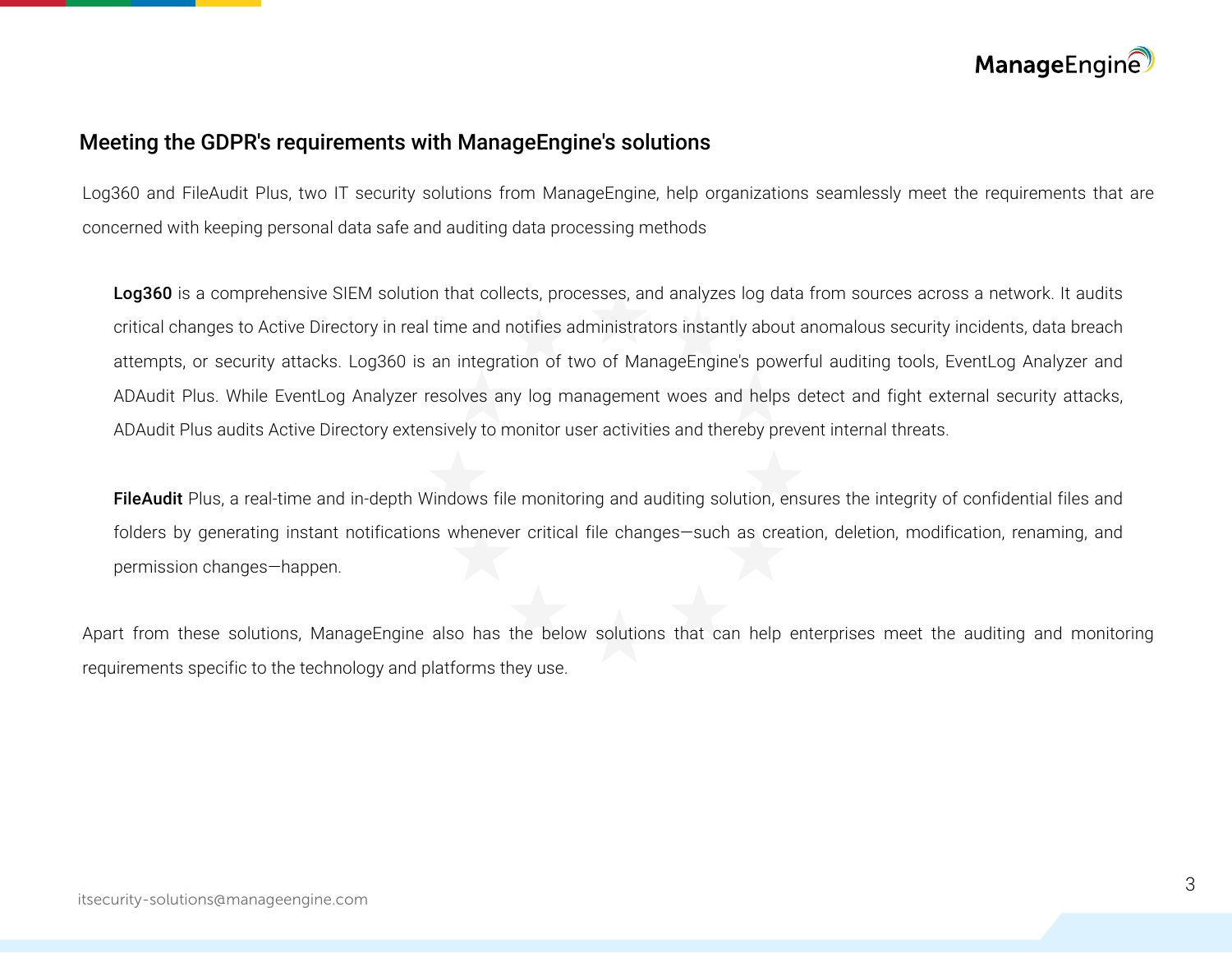

ADManager Plus, a web-based Active Directory management and reporting solution that helps checking the permissions assigned to users to access the personal data

Exchange Reporter Plus, a comprehensive Exchange server reporting, auditing, and management solution that helps to keep an eye on the personal data transmission over emails.

O365 Manager Plus, an extensive Office 365 auditing and reporting tool that helps ensuring all activities happening in the Office 365 are in accordance with the requirements of the regulation.

#### Sneak peek!

ManageEngine's tools help organizations comply with multiple GDPR articles, including:

- Chapter 2
	- Article  $5 1(b)$ ,  $1(d)$ , and  $1(f)$ , and  $2$
- Chapter 4
	- Article 24 1
	- Article 25 2
	- Article 32 1(b), 1(d), 2, and 4
	- Article 33 1, 2, and 3(a)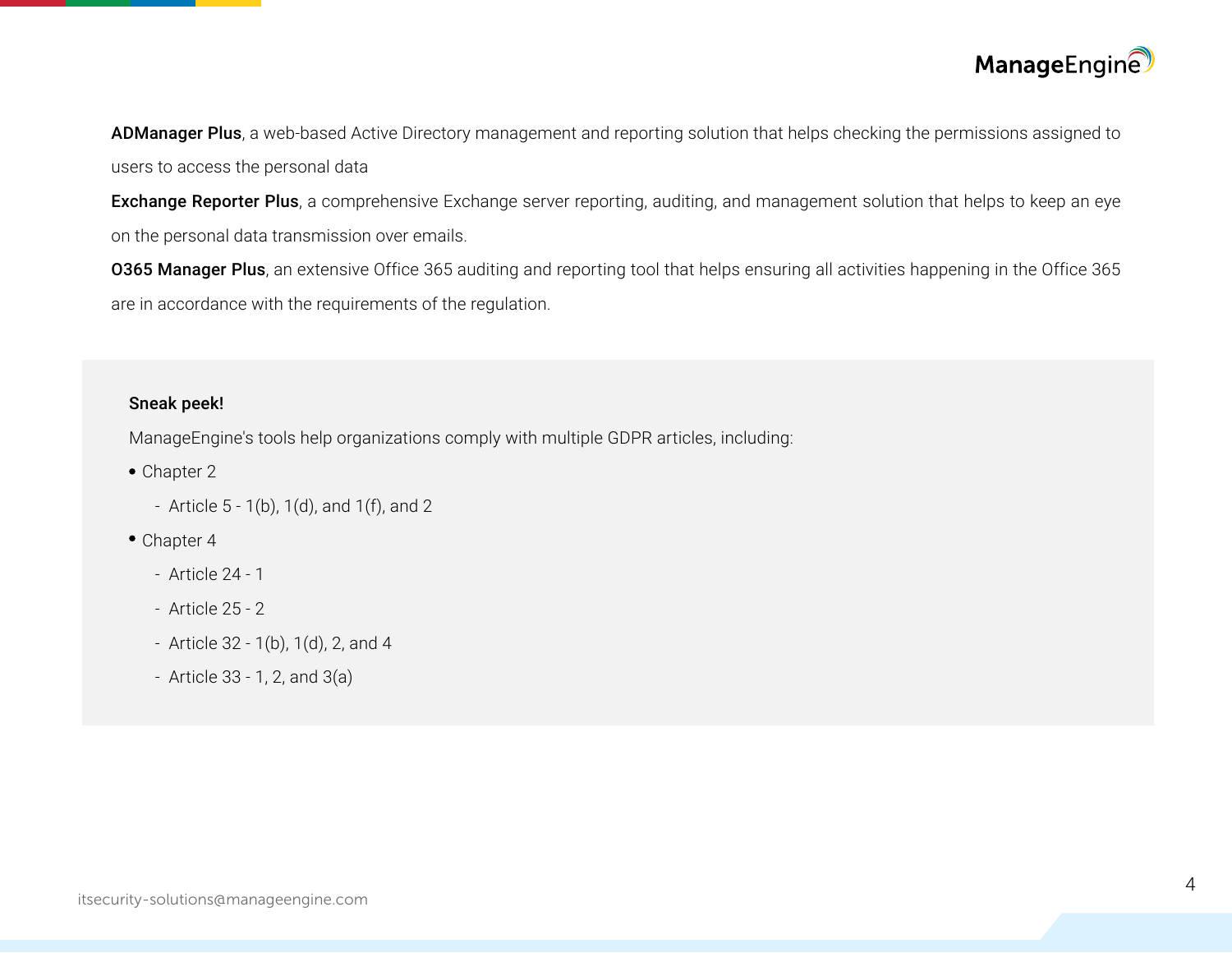

#### Adopting technical measures for the GDPR compliance

The GDPR insists enterprises take "technical measures to ensure data safety." Why is the GDPR's wording is generic here? Because enterprises don't all have the same network architecture.

Depending on the business, every organization's network is unique. Some may be a Windows shop using Microsoft Active Directory to manage their computer resources and user accounts, while others may be non-Windows shops as well. Some enterprises may use Exchange servers to manage their mailboxes, whereas others might host them in the cloud.

Organizational networks can never be generalized. That's why the GDPR states that irrespective of the technology they adopt or systems they use, enterprises should adopt proper technical measures to ensure personal data safety. Which leaves one option for every enterprise: monitoring and auditing the systems and processes that store or interact with personal data. But don't worry! We've got you covered.

ManageEngine has a number of solutions that can help organizations meet the auditing and monitoring requirements specific to the technology and platforms they use.

- ADManager Plus, a comprehensive reporting and management tool for Active Directory, helps audit and manage the permissions given to users to access personal data.
- If you use Office 365, then O365 Manager Plus, our extensive Office 365 monitoring and auditing tool, can help you monitor the flow of personal data to keep it secure.
- Are you using Exchange servers to host your emails? Do you want to keep an eye on email transactions and ensure that personal data is not transferred over email? Exchange Reporter Plus, a complete analysis and reporting solution for Exchange, can help you with that.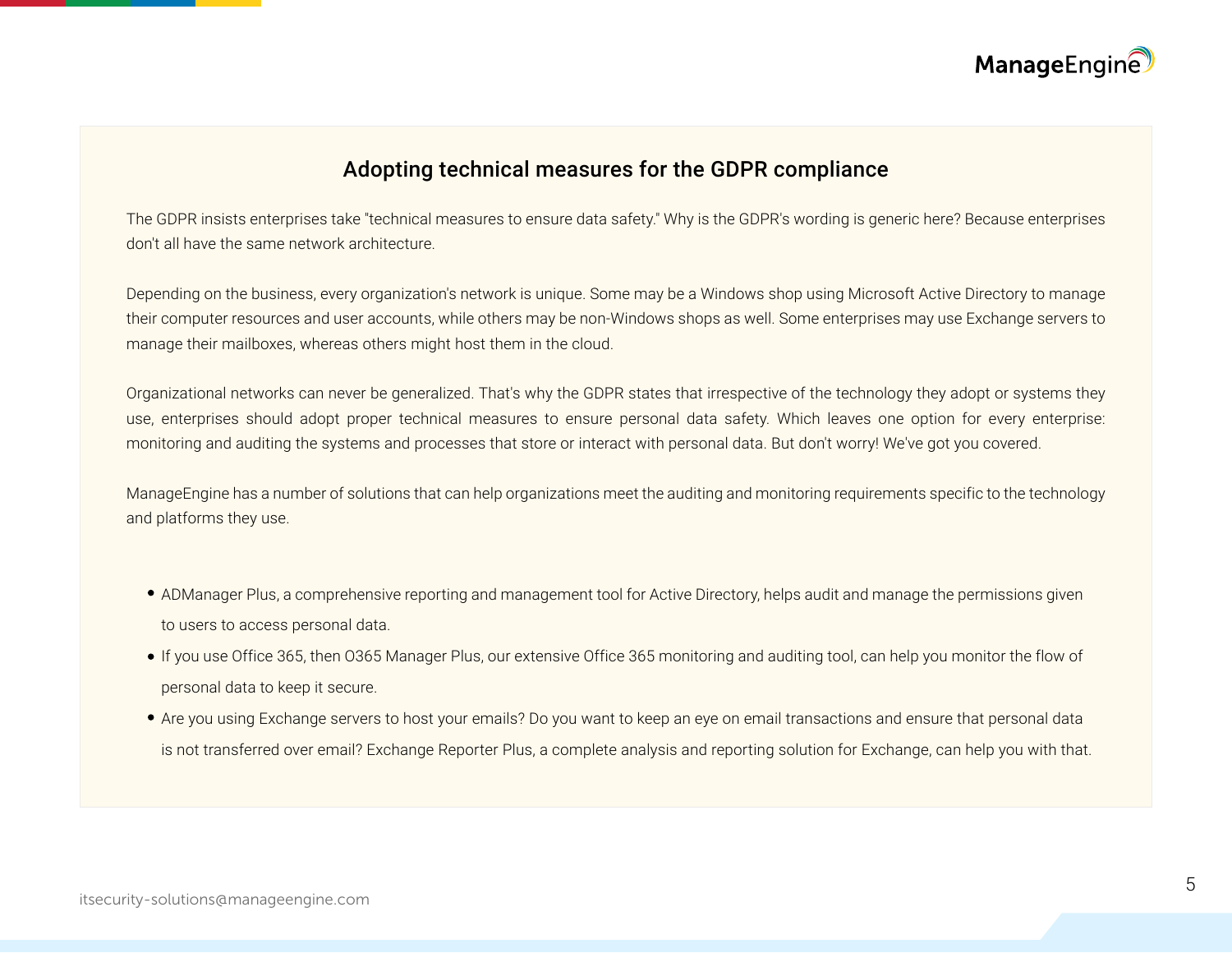

# <span id="page-6-0"></span>The requirements and feature mapping

This section elaborates on the GDPR's data security requirements, the steps organizations need to take to meet those requirements, and how ManageEngine's solutions can help.

| <b>Requirement</b>                                                                                                                                                                                                                                                                                                                                                                                                                                                                | How to comply                                                                                                                                                                                                                                                                                                                                                                                                                                                                                             | <b>How ManageEngine can help</b>                                                                                                                                                                                                                                                                                                                                                                                                                                 |
|-----------------------------------------------------------------------------------------------------------------------------------------------------------------------------------------------------------------------------------------------------------------------------------------------------------------------------------------------------------------------------------------------------------------------------------------------------------------------------------|-----------------------------------------------------------------------------------------------------------------------------------------------------------------------------------------------------------------------------------------------------------------------------------------------------------------------------------------------------------------------------------------------------------------------------------------------------------------------------------------------------------|------------------------------------------------------------------------------------------------------------------------------------------------------------------------------------------------------------------------------------------------------------------------------------------------------------------------------------------------------------------------------------------------------------------------------------------------------------------|
| 1 (b) "Personal data shall be:<br>Collected for specified, explicit and<br>legitimate purposes and not further<br>processed in a manner that is<br>incompatible with those purposes;<br>further processing for archiving<br>purposes in the public interest,<br>scientific or historical research<br>purposes or statistical purposes<br>shall, in accordance with Article<br>89(1), not be considered to be<br>incompatible with the initial<br>purposes ('purpose limitation')" | In most enterprises, personal data<br>is collected and stored in a<br>database or a file server. To ensure<br>that the data is being processed<br>only for the purpose it had been<br>collected for, it is necessary to<br>monitor accesses to these systems<br>and to the personal data itself.<br>Enterprises should watch out for<br>anomalous personal data access,<br>modification, and deletion, which<br>could result in the data being<br>processed in a way that was not<br>originally intended. | In the case of personal data stored in databases,<br>Log360 help enterprises monitor critical changes with<br>its real-time alerting console. With prepackaged alert<br>profiles, Log360 can generate instant email or SMS<br>notifications whenever there's anomalous activity.<br>Further, Log360 also has bundled reports that provide<br>information on changes to the database table, including:<br>• Selection<br>• Creation<br>• Alteration<br>• Deletion |
|                                                                                                                                                                                                                                                                                                                                                                                                                                                                                   | Notifications should be sent to<br>concerned authorities for such                                                                                                                                                                                                                                                                                                                                                                                                                                         | If the data is stored in any Windows file servers,<br>File Audit Plus provides access audit reports on:                                                                                                                                                                                                                                                                                                                                                          |

anomalous activities.

# Article 5 - Principles relating to the processing of personal data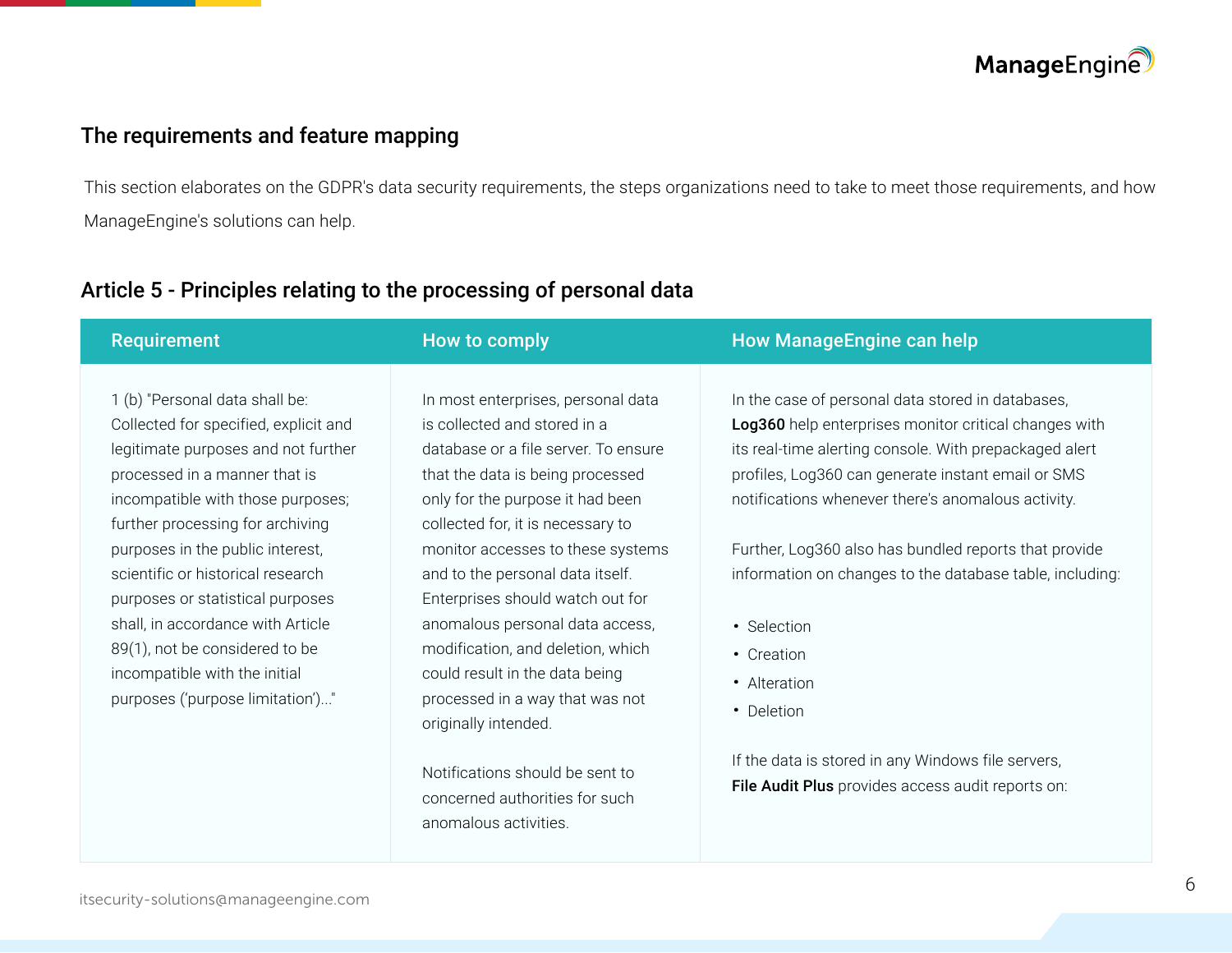1 (d) "Personal data shall be accurate and, where necessary, kept up to date; every reasonable step must be taken to ensure that personal data that are inaccurate, having regard to the purposes for which they are processed, are erased or rectified without delay ('accuracy')..."

Enterprises should gather insights on their data storage. That includes implementing proper systems that provide information on how long data has been stored so it can be deleted as soon as the threshold time period for storage is reached.

- Content and location changes (created, modi- fied, overwritten, moved, restored, renamed, and deleted files/folders).
- Security permission changes (changes to file/folder permissions, owner, and SACL).
- Failed access attempts (file/folder read, write, or delete).

FileAudit Plus' reports help detect unsanctioned data processing.

FileAudit Plus provides information on old files with its File Analysis and Storage Analysis reports that ensure data accuracy as well as help with the erasure process stated in requirement 1 (d).

Further, Log360 helps monitor the "accuracy" of the personal data stored in databases and alert administrators in real time if the data is tampered with.

FileAudit Plus' reports, mentioned above, and Log360's database auditing capability help ensure the accuracy of personal data and watch out for any unauthorized modifications to personal data stored in file servers (including EMC servers and NetApp filers) and databases (including Oracle and MS SQL).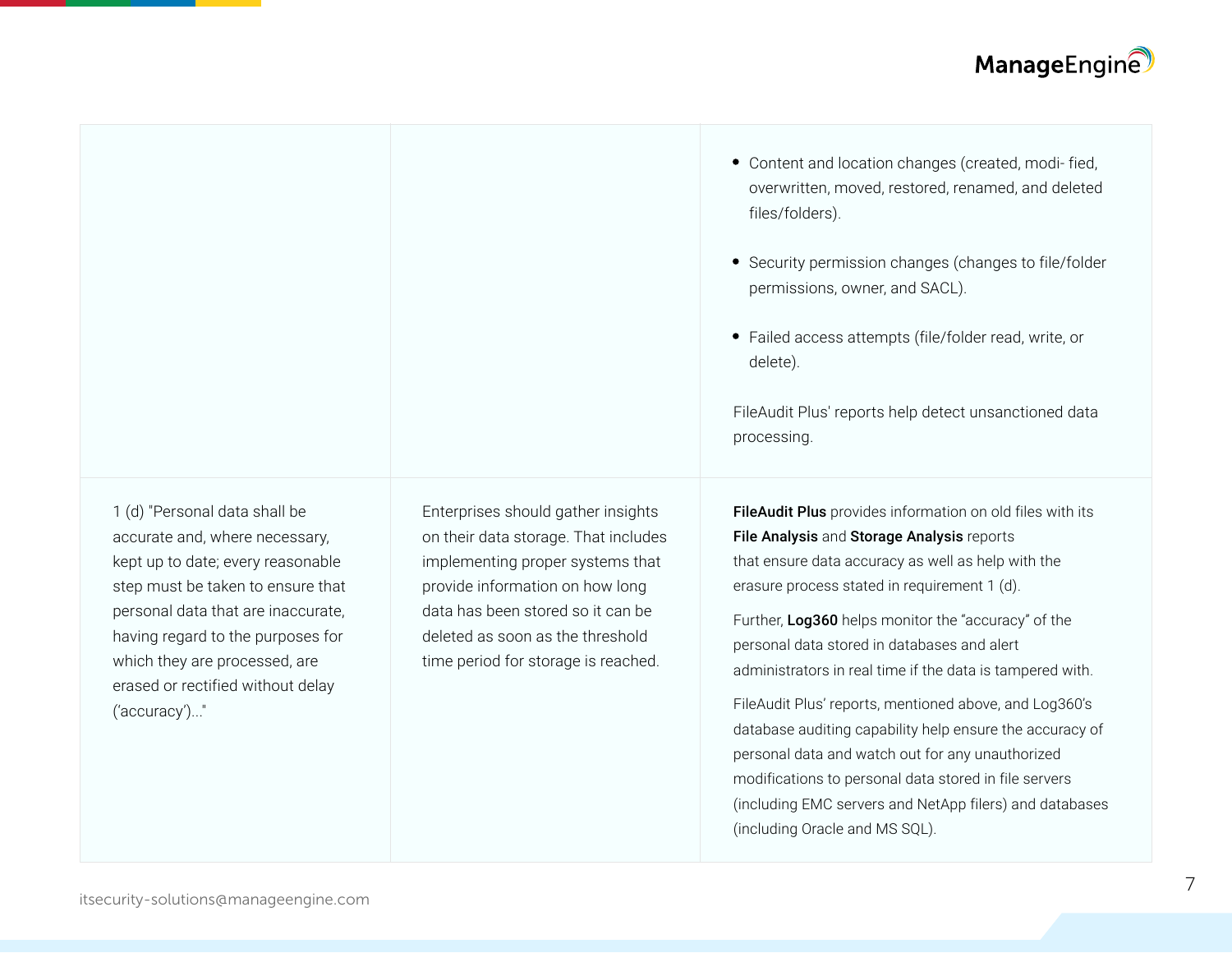1 (f) "Personal data shall be processed in a manner that ensures appropriate security of the personal data, including protection against unauthorised or unlawful processing and against accidental loss, destruction or damage, using appropriate technical or organisational measures ('integrity and confidentiality')."

Deploy solutions that warn data protection officers or security administratorswhenever the integrity of personal data is compromised.

Log360 helps confirm the integrity and confidentiality of collected and stored personal data. With prede fined alert profiles, Log360 sends out real-time alert notifications whenever the file, folder, or database table in which the personal data is stored is:

Accessed in an unau thorized way (unauthor ized login failures, permission changes, database server account creation, or database schema changes). Modified. Deleted.

Further, Log360 provides detailed information on who did the unauthorized change, when, and from where. This helps in submitting an incident report if necessary.

#### Related reports in Log360:

- File access **.**
- File modified **.**
- File deletion **.**
- Database table deleted **.**
- Modified (DDL query execution) **.**
- Unauthorized login failures **.**
- Permission changes for file or folder **.**
- Database account creation **.**
- Database schema change **.**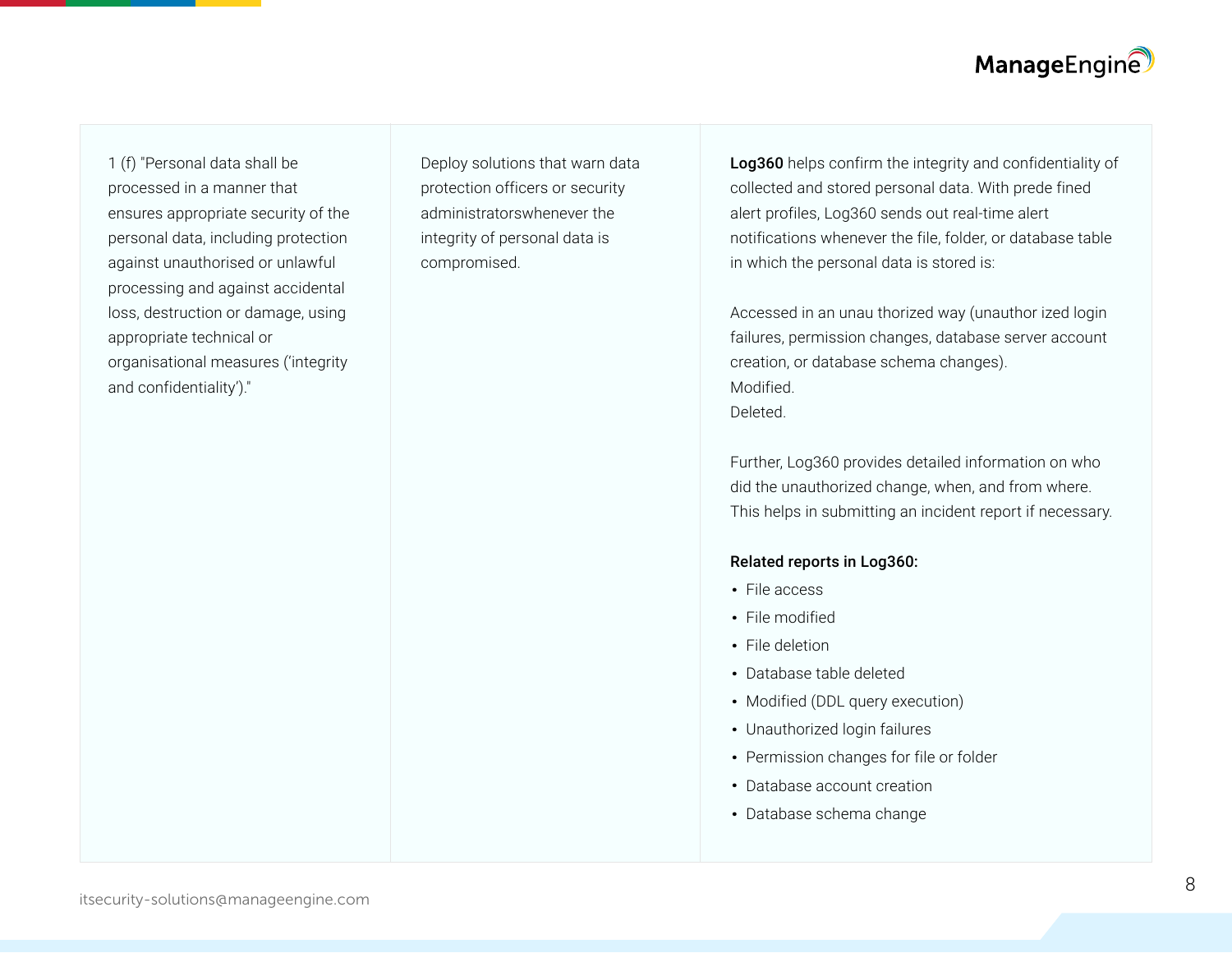

# <span id="page-9-0"></span>Article 24 - Responsibility of the controller

If you are a controller (a person, public authority, agency, or other body who can determine the purpose and means of processing the personal data), then you must meet the following data processing requirements of the GDPR.

| <b>Requirement</b>                                                                                                                                                                                                                                                                                                                                                                                                                                                                    | How to comply                                                                                                                                                                                                                                                                                                                                                                    | <b>How ManageEngine can help</b>                                                                                                                                                                                                                                                                                                                                                                                                                                                                                                                                   |
|---------------------------------------------------------------------------------------------------------------------------------------------------------------------------------------------------------------------------------------------------------------------------------------------------------------------------------------------------------------------------------------------------------------------------------------------------------------------------------------|----------------------------------------------------------------------------------------------------------------------------------------------------------------------------------------------------------------------------------------------------------------------------------------------------------------------------------------------------------------------------------|--------------------------------------------------------------------------------------------------------------------------------------------------------------------------------------------------------------------------------------------------------------------------------------------------------------------------------------------------------------------------------------------------------------------------------------------------------------------------------------------------------------------------------------------------------------------|
| 1. "Taking into account the nature,<br>scope, context and purposes of<br>processing as well as the risks of<br>varying likelihood and severity for<br>the rights and freedoms of natural<br>persons, the controller shall<br>implement appropriate technical<br>and organisational measures to<br>ensure and to be able to<br>demonstrate that processing is<br>performed in accordance with this<br>regulation. Those measures shall<br>be reviewed and updated where<br>necessary." | Ensure that you:<br>Provide access to personal data<br>only to those who are intended to<br>access it.<br>Allow only authorized users to<br>access systems or services in<br>which the personal data is<br>stored.<br>And to prove there's no unlawful or<br>unauthorized access or<br>mishandling of data, controllers<br>need to perform extensive and<br>continuous auditing. | If you're a Windows shop, then you probably use<br>Active Directory to grant users permissions to resources<br>and data.<br>ADManager Plus can help manage and audit the<br>permission granting process. The following ADManager<br>Plus reports provide insights on who can access<br>personal data and also help identify any unauthorized<br>access to the personal data that might disrupt its<br>integrity:<br>• Users in groups<br>Groups for users<br>$\bullet$<br>• Shares in the servers<br>• Permissions for folders<br>• Folders accessible by accounts |
|                                                                                                                                                                                                                                                                                                                                                                                                                                                                                       | Monitor user activities and deploy<br>solutions that demonstrate that<br>only users with valid permissions<br>are accessing personal data.                                                                                                                                                                                                                                       | • Servers accessible by accounts<br>• Server permissions<br>These reports also help review the process of<br>permission granting whenever it's required.                                                                                                                                                                                                                                                                                                                                                                                                           |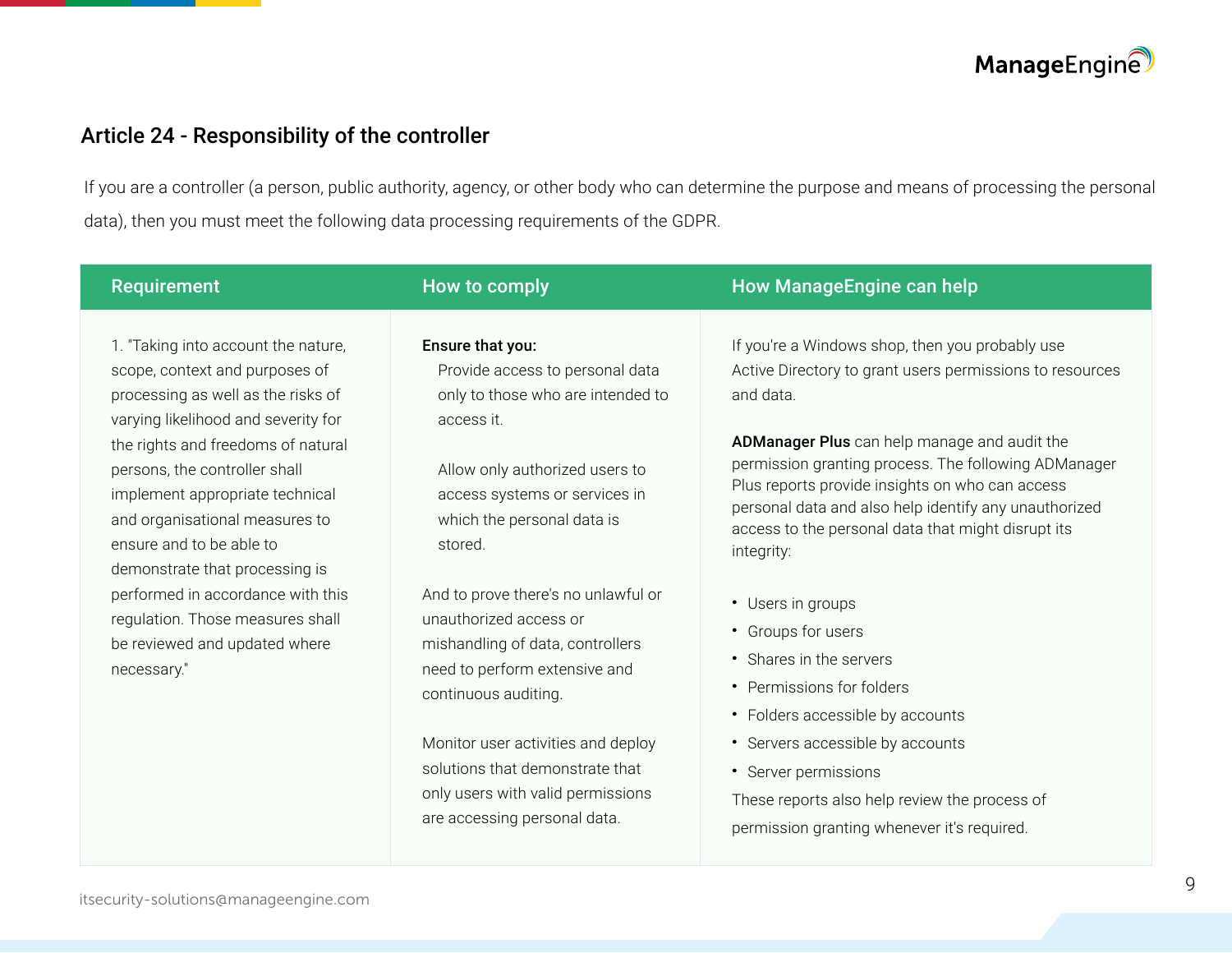

# <span id="page-10-0"></span>Article 25 - Data protection by design and by default

| <b>Requirement</b>                                                                                                                                                                                                                                                                                                                                                                                                                                                                                                                                                                                              | How to comply                                                                                                                                                                                                    | <b>How ManageEngine can help</b>                                                                                                                                                                                                                                                                                                                                                                                                                                                         |
|-----------------------------------------------------------------------------------------------------------------------------------------------------------------------------------------------------------------------------------------------------------------------------------------------------------------------------------------------------------------------------------------------------------------------------------------------------------------------------------------------------------------------------------------------------------------------------------------------------------------|------------------------------------------------------------------------------------------------------------------------------------------------------------------------------------------------------------------|------------------------------------------------------------------------------------------------------------------------------------------------------------------------------------------------------------------------------------------------------------------------------------------------------------------------------------------------------------------------------------------------------------------------------------------------------------------------------------------|
| 2 "The controller shall implement<br>appropriate technical and<br>organisational measures for<br>ensuring that, by default, only<br>personal data which are necessary<br>for each specific purpose of the<br>processing are processed. That<br>obligation applies to the amount of<br>personal data collected, the extent<br>of their processing, the period of<br>their storage, and their<br>accessibility. In particular, such<br>measures shall ensure that by<br>default personal data are not made<br>accessible without the individual's<br>intervention to an indefinite number<br>of natural persons." | Deploy solutions to validate the<br>access permissions granted to<br>users.<br>Audit permission change events in<br>order to identify illegal or<br>unauthorized permission changes<br>related to personal data. | Workflow in <b>ADManager Plus</b> helps with this.<br>ADManager Plus also has notification rules which<br>update the workflow agents on requests that have been<br>raised, reviewed, or approved. Basically, ADManager<br>Plus maps the type of action (request is created,<br>reviewed, approved, or executed) to workflow agents for<br>notification reasons. It also allows you to communicate<br>request information to technicians and other<br>stakeholders through email and SMS. |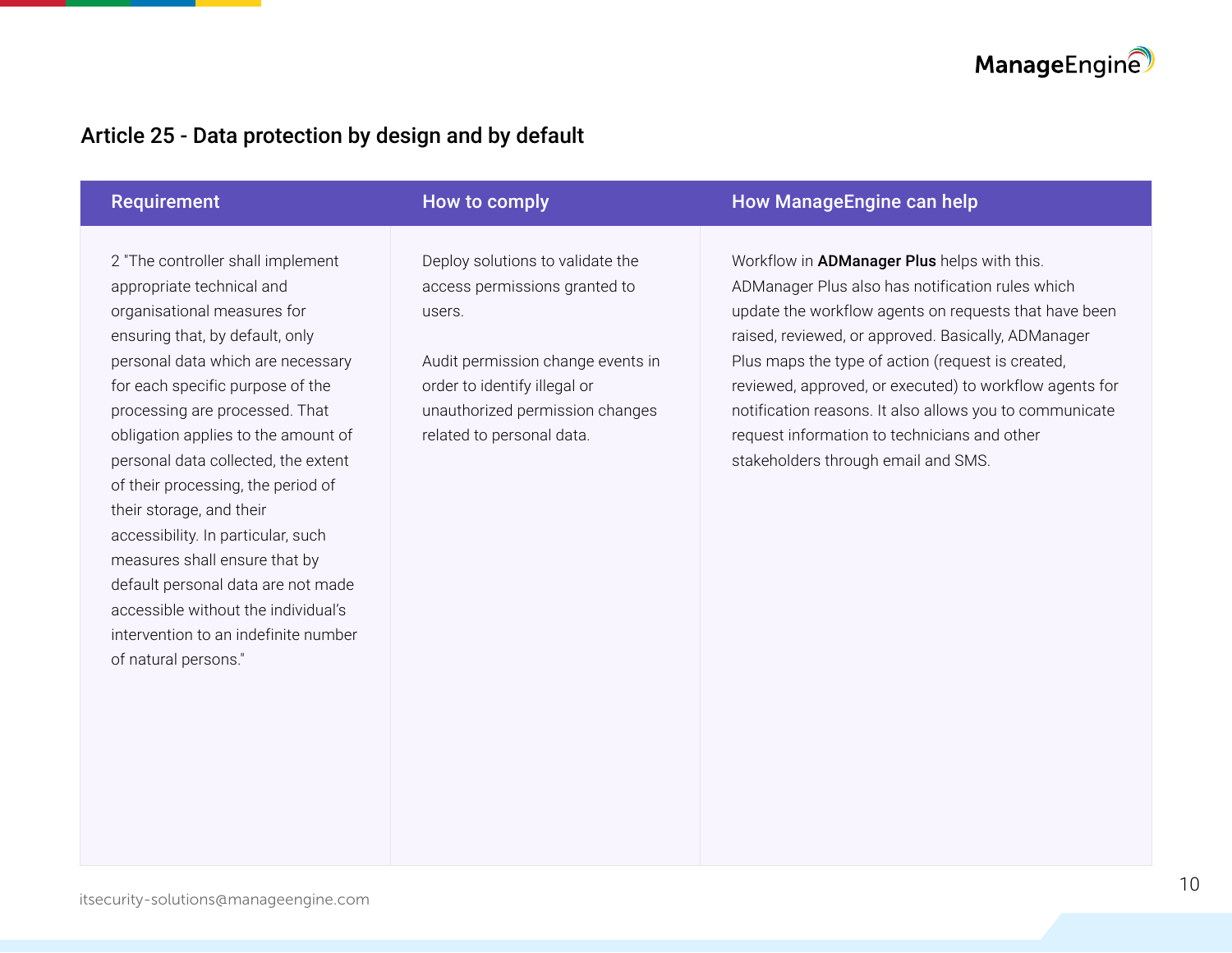

# <span id="page-11-0"></span>Article 32 - Security of processing

| <b>Requirement</b>                                                                                                                           | How to comply                                                                                                                                                 | <b>How ManageEngine can help</b>                                                                                                                                                                                                                                                                                        |
|----------------------------------------------------------------------------------------------------------------------------------------------|---------------------------------------------------------------------------------------------------------------------------------------------------------------|-------------------------------------------------------------------------------------------------------------------------------------------------------------------------------------------------------------------------------------------------------------------------------------------------------------------------|
| 1(b) "The ability to ensure the<br>ongoing confidentiality, integrity,<br>availability and resilience of<br>processing systems and services" | Continuously monitor and audit the<br>storage systems that store<br>personal data as well as the<br>services (or applications) that<br>process personal data. | If you store personal data in databases such as MS SQL<br>and Oracle, Log360 can help detect any anomalies in<br>your databases to identify:<br>- Unauthorized access attempts to the database servers<br>or any server wherein the personal data is stored.<br>- Privileged user account changes on the system wherein |
|                                                                                                                                              | Watch out for unauthorized access<br>attempts and anomalies in user                                                                                           | confidential data is stored.                                                                                                                                                                                                                                                                                            |
|                                                                                                                                              | activities on these systems and<br>services.                                                                                                                  | If you store personal data in any Windows file servers,<br>then FileAudit Plus can help ensure the integrity of these<br>systems by watching out for:<br>- Permission changes to files and folders.<br>- File server storage and disk space to ensure availability.                                                     |
|                                                                                                                                              |                                                                                                                                                               | These reports ensure that only authorized users access<br>the personal data. That way, they help maintain the<br>integrity and availability of the systems and services in<br>which the data is stored.                                                                                                                 |
|                                                                                                                                              |                                                                                                                                                               |                                                                                                                                                                                                                                                                                                                         |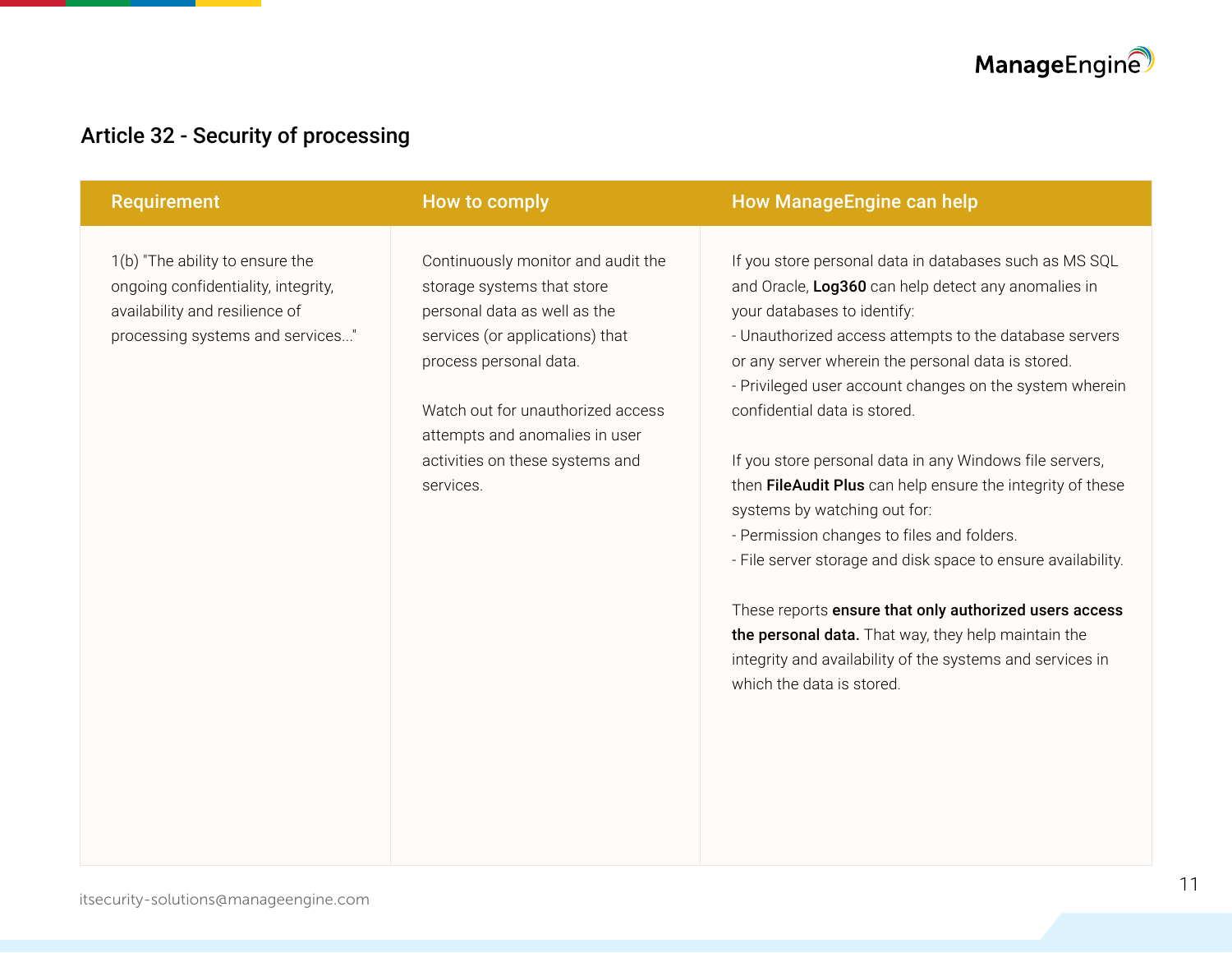1(d) "...a process for regularly testing, assessing and evaluating the e�ectiveness of technical and organisational measures for ensuring the security of the processing."

To ensure the security of processing, enterprises should watch out for any network anomalies that could turn out to be a potential data breach.

Deploy security solutions that can: 1. Audit and send out real-time alerts when any changes to critical resources such as firewalls, Active Directory, databases, and file servers are detected.

2. Centralize and correlate security data from di�erent sources to identify potential data breaches instantly andavoid data loss.

As a comprehensive SIEM solution, Log360 collects log data from all devices including firewalls, vulnerability scanners, b u s i n e s s - c r i t i c a l applications that processes personal data, file servers, databases, Linux/Unix machines, IBM AS400 systems, and more. It correlates collected data and generates real-time alerts for any potential data breach events. Security administrators can then mitigate the attack or take proper steps to prevent data loss.

Log360 also provides reports and real-time alerts on: - Firewall configuration changes, which could cause a data breach.

- Unauthorized access to file servers, databases, and other critical servers.

- Critical changes to Active Directory, including changes to attributes, GPOs, and security groups, that can result in unauthorized access to personal data.

- Permission changes to the files/folders wherein the personal data is stored.

- Anomalous user activities including user logon/logo $\mathbb{N}$ activities during non-business hours, logon failures, and more.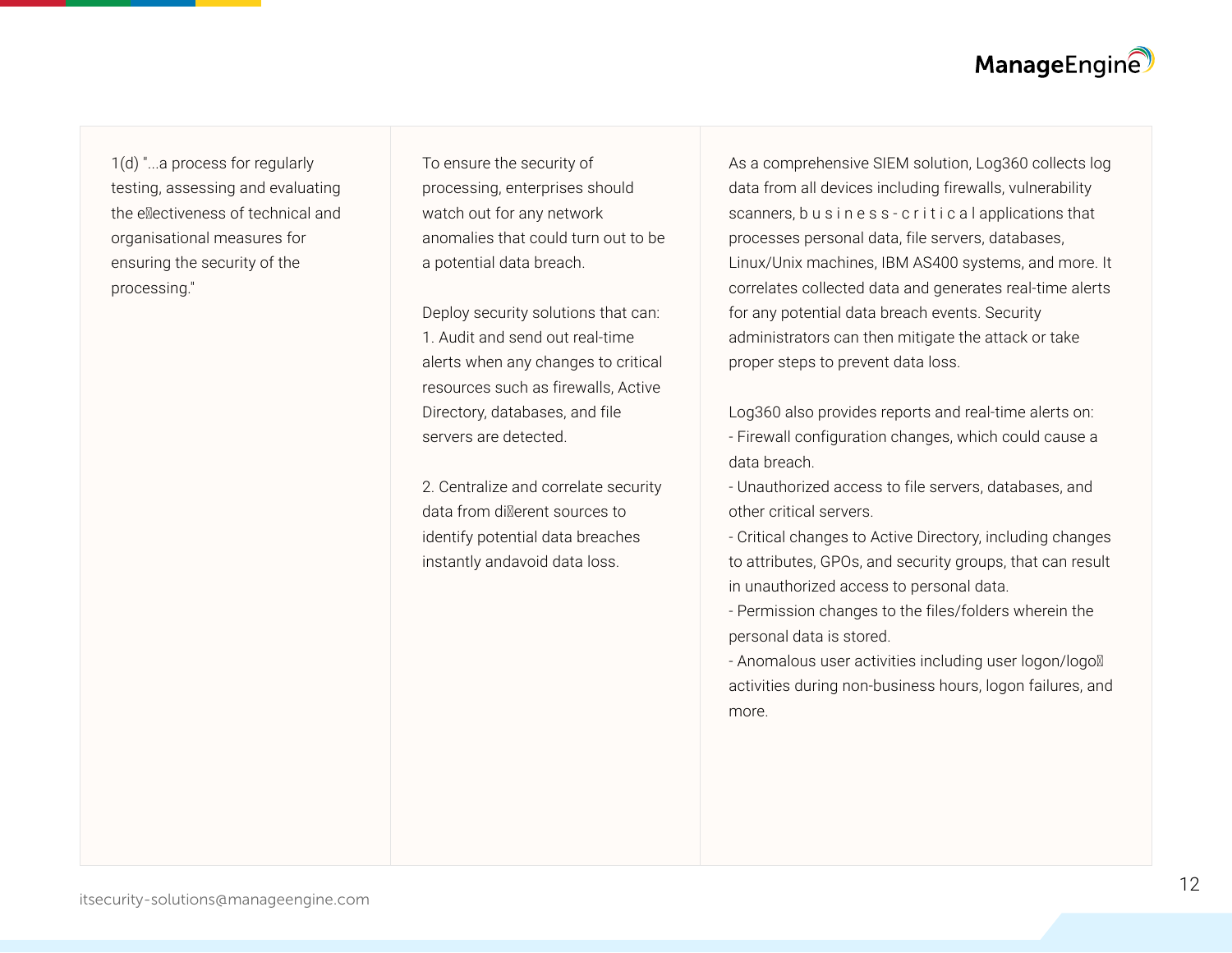2. "In assessing the appropriate level of security account shall be taken in particular of the risks that are presented by processing, in particular from accidental or unlawful destruction, loss, alteration, unauthorised disclosure of, or access to personal data transmitted, stored or otherwise processed."

Deploy solutions and audit changes to personal data (e.g. modification, deletion, renaming, or even permission changes).

Keep an eye on mailboxes to detect when personal data is transmitted via email.

If you store personal data in a Windows file server, use FileAudit Plus to generate detailed reports and real-time alerts on:

- File access/change events.

- Content and location changes (modified, overwritten, moved, restored, renamed, and deleted files/folders).

- Security permission changes (changes to ile/folder permissions, owner, and SACL).
- Failed file/folder process or access attempts (file/folder read, write, or delete).

#### For personal data stored in a database

Enterprises using MS SQL or Oracle databases to store personal data need to audit any changes or access to those databases. With Log360, get exhaustive predefined reports for database change auditing—who did what change, when, and from where. Quickly generate incident reports from predefined change report templates. Get real-time alerts for any unauthorized or unlawful activities such as:

- Database table deleted **.**
- Database table modified (DDL query execution) **.**
- Unauthorized login failures **.**
- Permission changes for files or folders **.**
- Database account creation **.**
- Database schema changes **.**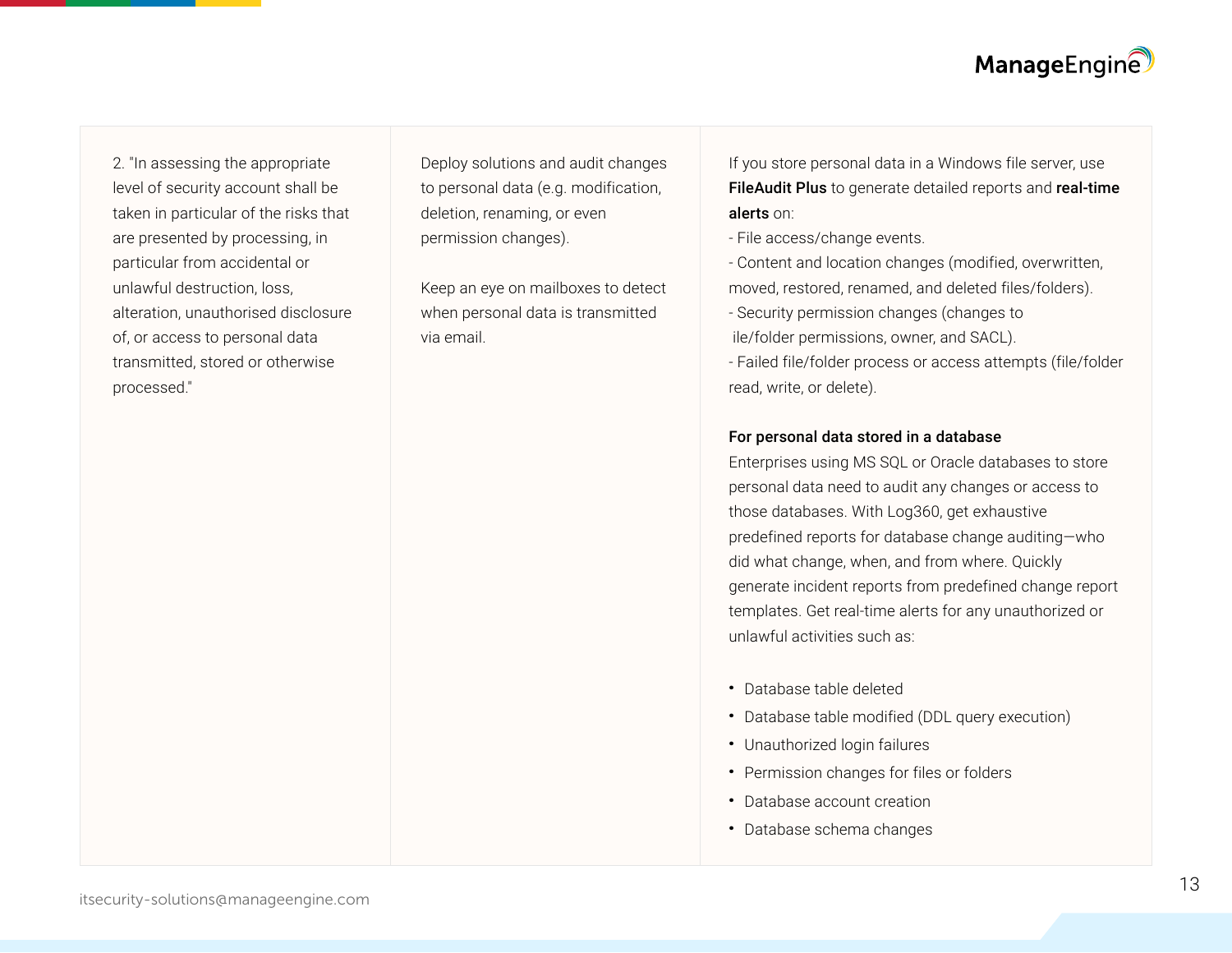Further, enterprises that use other file servers such as NetApp filers, EMC cluster, and file server cluster, can also get information on critical file and folder changes (including changes to folder permissions) from Log360.

Log360's reports and real-time alerts help organizations detect unauthorized access and disclosure, as well as data loss.

#### Auditing data transmission via email

Enterprises using Exchange servers for mail communication can use Exchange Reporter Plus to detect and report on unauthorized or unlawful transmission of personal data. Identify personal data sent via email using the Attachment by Filename Keyword report and the Attachment by File Extension Keyword report.

View permission changes using the Mailbox Permission Changes report.

Use the Mails Deleted or Moved report to identify any breach of your data protection policies. This report shows details such as the subject of the message.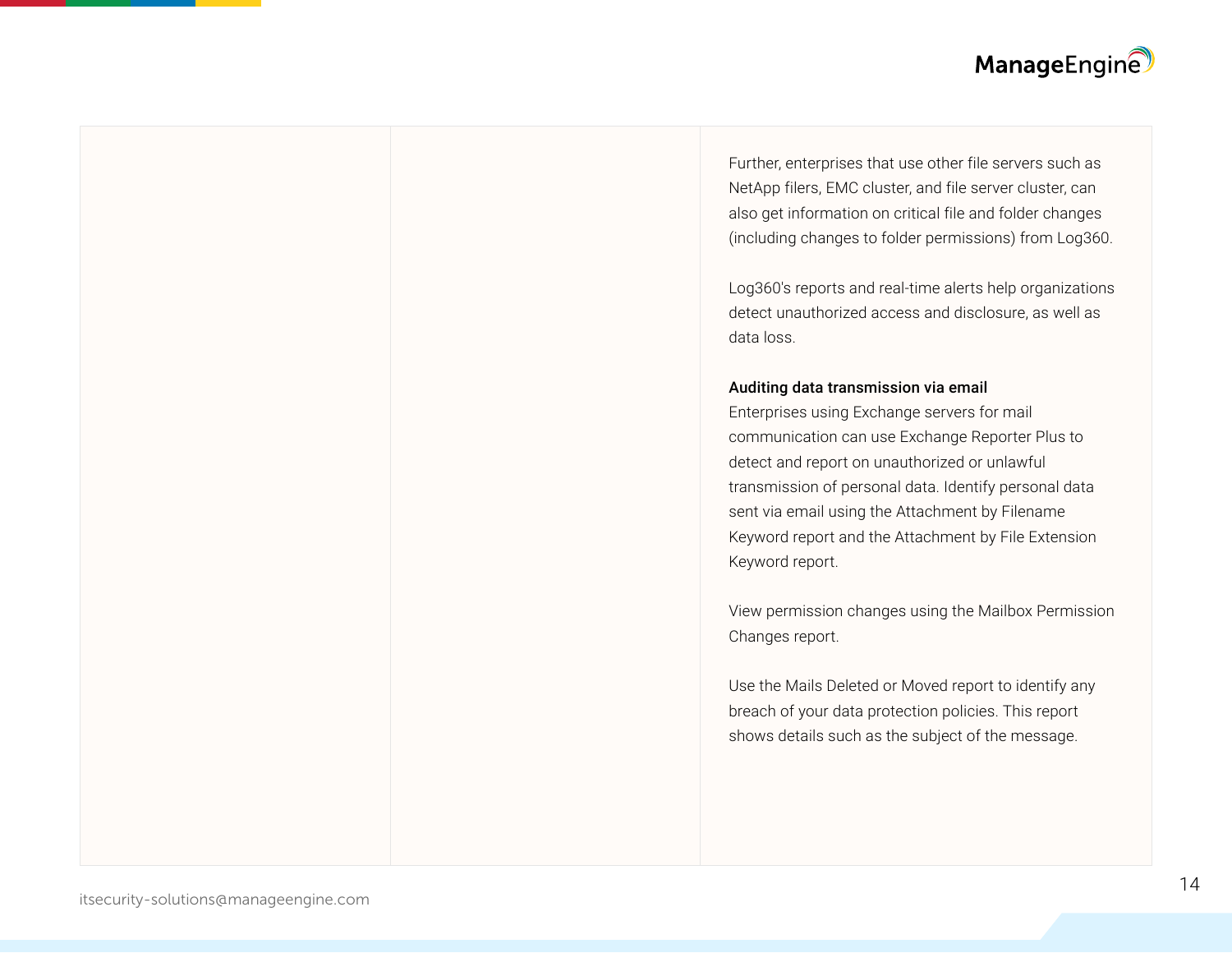4 "The controller and processor shall take steps to ensure that any natural person acting under the authority of the controller or the processor who has access to personal data does not process them except on instructions from the controller, unless he or she is required to do so by Union or Member State law."

Deploy solutions that help detect when users access personal data without proper permissions.

Use ADManager Plus to keep track of permission records. Review the permission given to users using reports that provide information on:

- Users in groups **.**
- Groups for users **.**
- Shares in the servers **.**
- Permissions for folders **.**
- Folders accessible by accounts **.**
- Servers accessible by accounts **.**
- Server permissions **.**

Generate alerts if any person who does not have explicit permission attempts to access the data.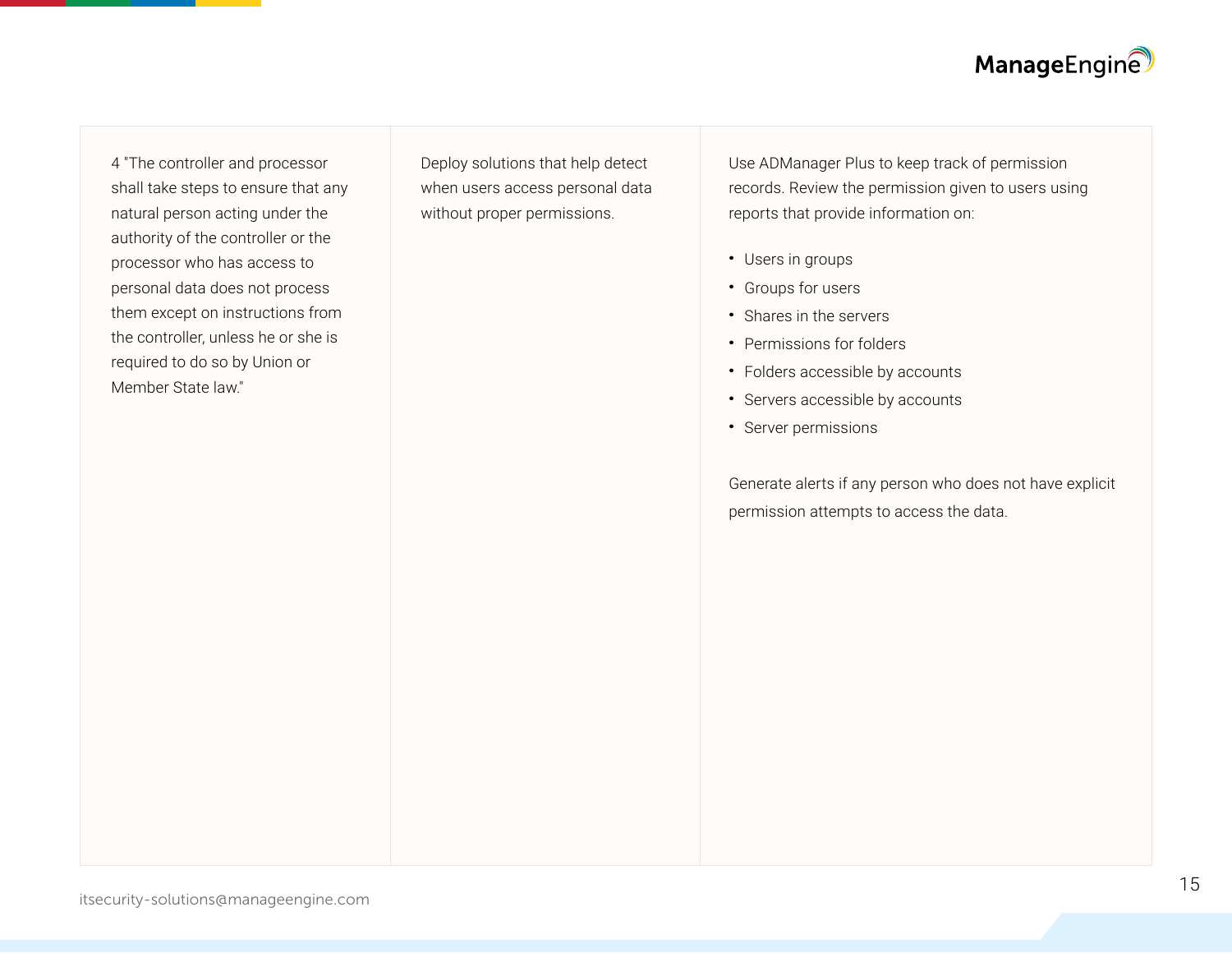

## Article 33 - Notification of data breach

<span id="page-16-0"></span>1. "In the case of a personal data breach, the controller shall without undue delay and, where feasible, not later than 72 hours after having become aware of it, notify the personal data breach to the supervisory authority competent in accordance with Article 55, unless the personal data breach is unlikely to result in a risk to the rights and freedoms of natural persons. Where the notification to the supervisory authority is not made within 72 hours, it shall be accompanied by reasons for the delay."

2. "The processor shall notify the controller without undue delay after becoming aware of a personal data breach."

3. "Controller shall document any personal data breaches, comprising the facts relating to the personal data breach, its effects and the remedial action taken. That documentation shall enable the supervisory authority to verify compliance with this Article."

ManageEngine's SIEM solution, Log360, can help organizations meet all the above requirements. With a built-in real-time alerting console and correlation engine, Log360 detects any data breach in the network instantly.

With predefined alert profiles and correlation rules, Log360 can detect and contain known attack patterns such as:

- **Denial of Service (DoS) and Distributed Denial of Service (DDoS)** attacks that bring down the system or services that contain personal data.
- SQL injection attacks that can alter, expose, or delete personal data stored in SQL databases.
- **Ransomware attacks** that can expose or transmit personal data without proper permissions.

In addition, Log360 also comes with an intuitive custom correlation rule builder and alert profile creator that can create new correlation rules and alert profiles for detecting unknown attack patterns, keeping personal data safe.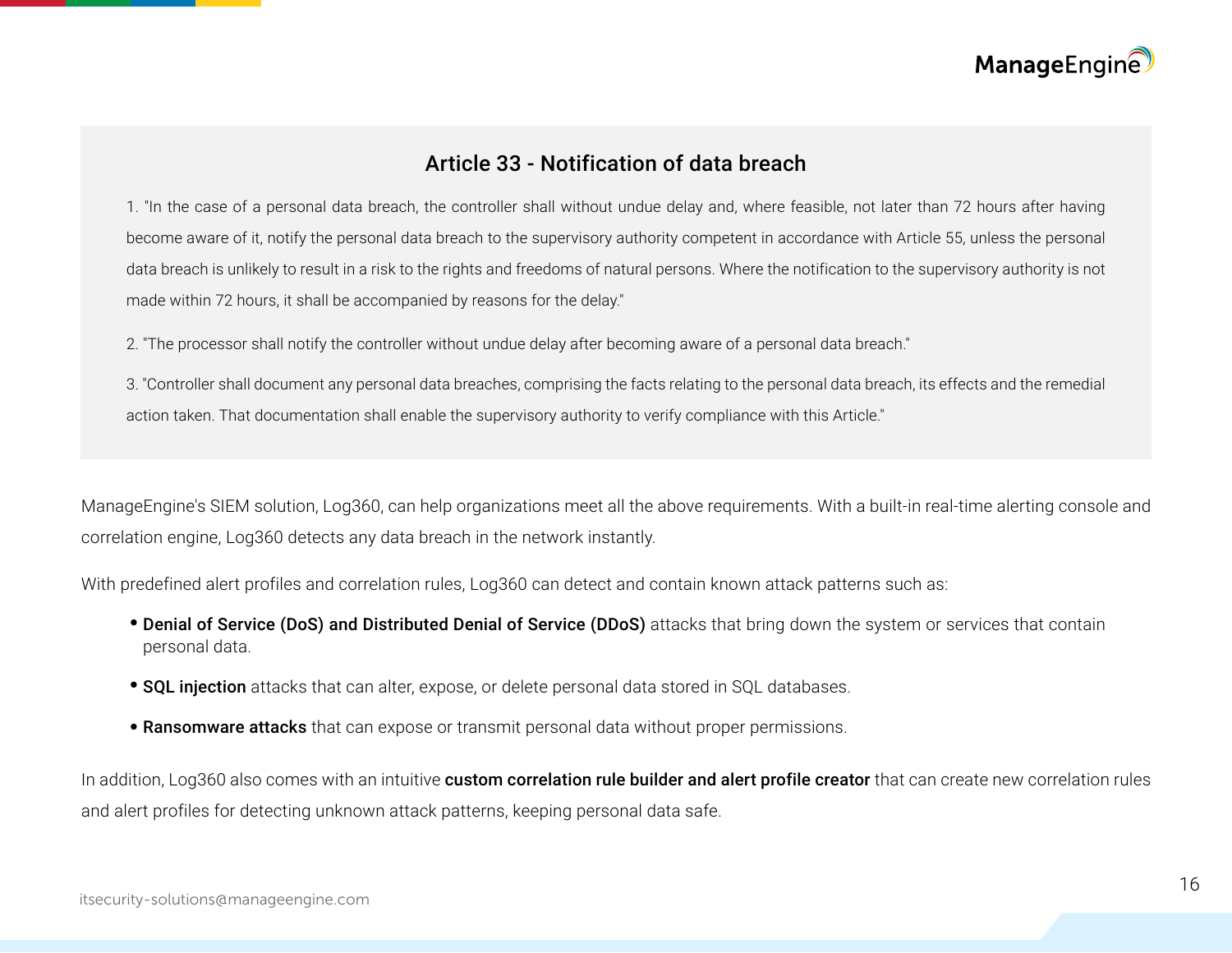

## Incident report extraction with Log360

As per the requirement outlined in Article 33 #5, the controller is liable to document the data breach providing information on the impact of the breach and the remedial action taken.

Log360 caters to this need with its powerful log search engine that helps perform forensic analysis. Log360 comes with various search options, including boolean, range, group, and wildcard searches, that help enterprises narrow down the root cause of a breach with ease. Forensic analysis provides information on:

- When the breach occurred.
- Systems that were affected by the data breach.
- Data that was tampered, deleted, exposed, or transmitted.
- Who was responsible for the breach.

Further, all this forensic information can be exported as reports, helping organizations construct an incident report to be submitted to the ICO in case of a breach.

Brace yourself for the implementation of the GDPR with ManageEngine's IT security solutions Audit your network, detect breaches, and prove that you're on track with the regulation's requirements. For more information on deploying any of the solutions mentioned in this guide, please feel free to write to us at itsecurity-solutions@manageengine.com